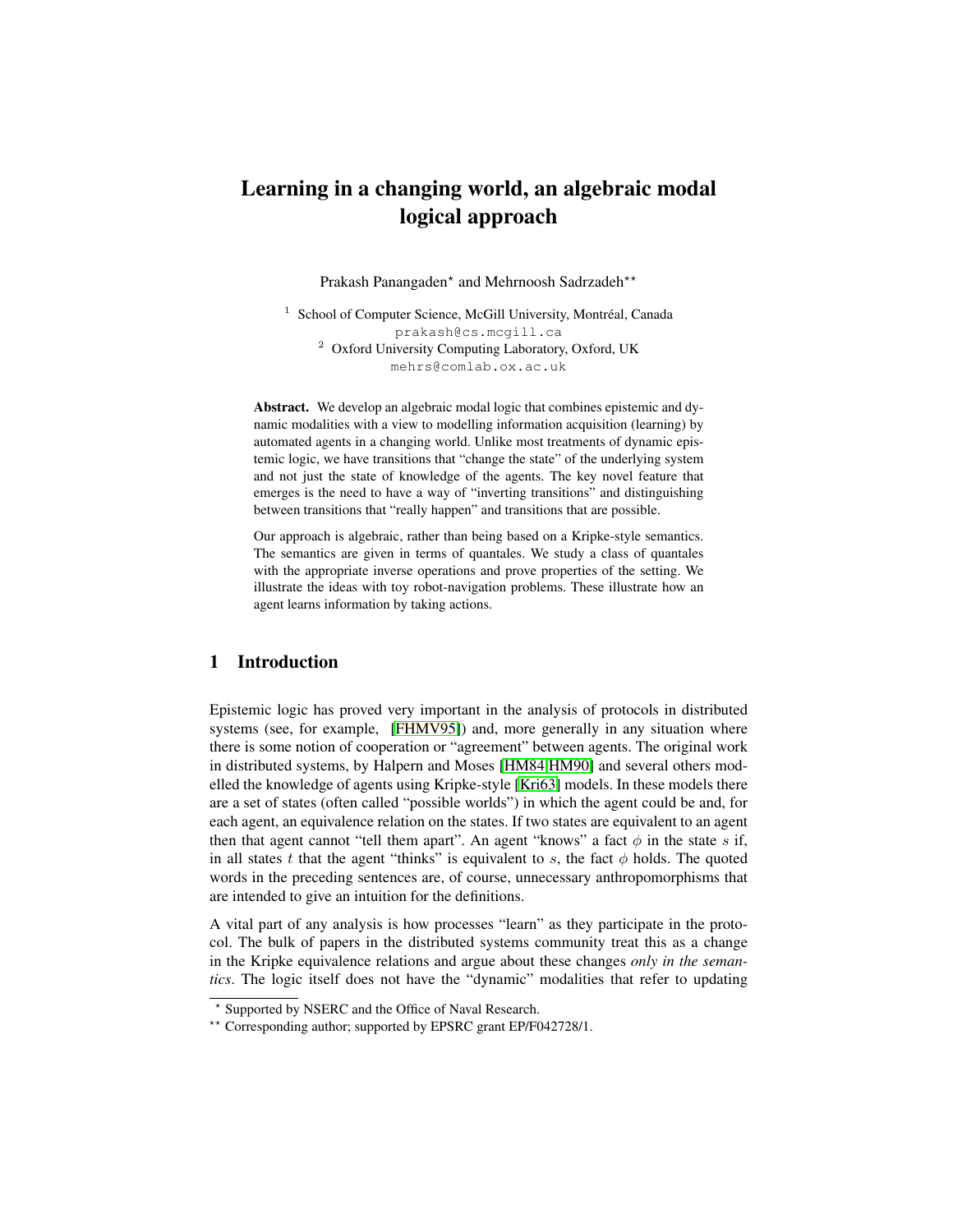of the state of knowledge. On the other hand, dynamic epistemic logic has indeed been studied; see, for example the recent book [\[vDvdHK08\]](#page-14-4). In the second author's doctoral dissertation an algebraic approach to dynamic epistemic logic was studied in depth [\[BCS07](#page-14-5)[,Sad06\]](#page-14-6).

The advantage of working in the algebraic setting is that it abstracts over the details of the Kripke structures and showcases the high-level structure of the actions and their updates. It permits the use of simple algebraic reasoning, in particular the use of adjoints allows one to manipulate inequalities in a useful manner. As a result, one can relate the structure of epistemic actions and their updates to the other areas of computer science, e.g. reasoning about correctness of programs and observational logics, e.g. of Abramsky and Vickers [\[AV93\]](#page-13-0). It turns out that epistemic update is the action of the quantale of programs/actions on the module of propositions (factual and epistemic), hence it is the left adjoint to the dynamic modality which encodes the weakest precondition of Hoare Logic. Secondly, epistemic modalities are also encoded as an adjoint pair: the belief modality is the right adjoint of the appearance map, which is the lifting to subsets of the accessibility relation of the Kripke structure. The presentation of epistemic modalities as adjoints was one of the key innovations of [\[Sad06\]](#page-14-6). This gives a very simple method of reasoning about knowledge acquisition after an action, i.e. by uniform unfolding of epistemic and dynamic adjunctions. This method simplifies, to a great extent, the proofs of complex protocols and puzzles, such as the muddy children, even the versions with dishonest children, for details see [\[BCS07](#page-14-5)[,Sad06\]](#page-14-6).

The bulk of the work in this area (algebraic and relational), concerns situations where the *state of knowledge* is changed by broadcasts but not situations where the *state of the system* is changed. An illuminating concrete example of such situations arises in robot navigation. A general feature of these protocols is that an agent is given the description of a place, but cannot determine exactly where it is; however, it can move and as a result may acquire information that allows it to infer its present location. Consider a robot that is given the map of a small computing laboratory with 5 rooms accessible via 3 actions, as follows:



Since the robot can do the same actions in the pairs  $s_1$ ,  $s_2$  and  $s_3$ ,  $s_4$ , it cannot tell them apart. Once in  $s_1$  (similarly for  $s_2$ ), it thinks that it could be in  $s_1$  or  $s_2$ , and once in  $s_3$ (similarly for  $s_4$ ), it thinks that it could be in  $s_3$  or  $s_4$ . But if it is in  $s_1$  and it performs an  $a$  action, then it reaches  $s_4$  and learns where it is and where it had been just before the a action.

A deeper investigation of such situations reveals that it is not a question of "patching up" the theory. There are some interesting fundamental changes that need to be made. First of all, one has to distinguish between transitions that exist in the agent's "mental model" of the system and actions that *actually occur*. Second, one has to introduce a converse dynamic modality in order to correctly formulate the axioms for updating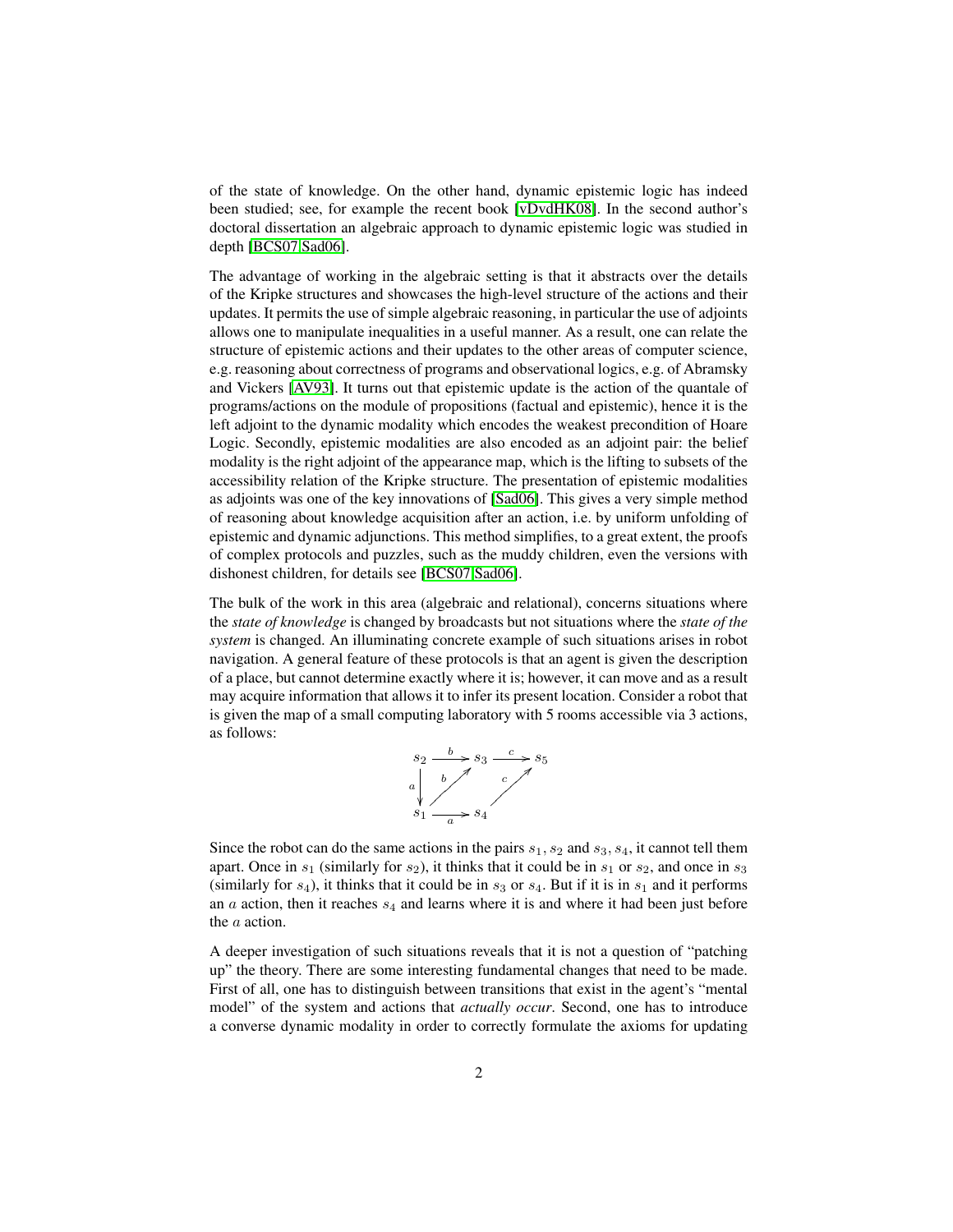knowledge. To see why, let us reason as we think the robot should: when it reaches  $s_4$ , it checks with its map and reasons that the only way it could have reached  $s_4$  would be that it was originally in  $s_1$ . It rules out  $s_3$  from its uncertainty set about  $s_4$ , because, according to the map, it could not have reached  $s_3$  via an  $a$  action. We have two types of data here, the locations and actions described on the map versus the ones in reality. The data on the map are hard-coded in the robot and there is no uncertainty about it, the map fully describes the system. But the real locations and actions are only partially known. The robot is uncertain about its location but the actions it takes change its uncertainties. The other issue is that to be able to encode what actions *could have* led the robot to where it is, it needs to look back, so we need a converse operation to reason about the past. Now by moving from  $s_1$  to  $s_4$ , the robot has changed its uncertainty, acquired information, and learned where it is located. This is exactly the manner in which our new *uncertainty reduction* axiom formalizes the elimination of past uncertainties: after performing a certain move in the real world, the robot consults its description, considers its possibilities and eliminates the ones that could not have been reached as a result of the action it just performed. Furthermore with this converse operation, we can also derive information about past, that the robot was in  $s_1$  before doing action a.

This paper presents an algebraic theory with these features. The algebra of previous work, e.g. [\[BCS07\]](#page-14-5) fails for such situations. The reason is that its reduction axiom responsible for changing the uncertainty after an action, is only geared towards epistemic actions and is not powerful enough for fact-changing actions. It requires that the uncertainty about (possible states of) a location after an action to be included in the result of applying the action to the uncertainty about the location beforehand, a property similar to *perfect recall* in protocol models of [\[HM84](#page-14-1)[,HM90\]](#page-14-2). This fails here, since after performing an a at  $s_1$  one ends up in  $s_4$ , hence uncertainty about  $s_1$  after an a is the same as uncertainty about  $s_4$ , consisting of  $s_3$  and  $s_4$ . But performing a on the set of uncertainties about  $s_1$ , consisting of  $s_1$  and  $s_2$ , results in both  $s_4$  and  $s_1$ . However,  $\{s_4, s_1\}$ is not included in  $\{s_3, s_4\}$ . Moreover, after the robot moved to  $s_4$ , it can conclude that it *was* in  $s_1$  before moving; the language of [\[BCS07\]](#page-14-5) simply cannot express these *past tense* properties.

Finally, regarding related work, dynamic epistemic logic has been extended with *assignments* and *post-conditions*, e.g. see [\[vanDit05\]](#page-14-7), to be able to reason about learning after fact-changing actions. Although the protocols we are interested in can be modeled in the relational models of [\[vanDit05\]](#page-14-7) (these being transition systems with uncertainty as well as action transitions), the reduction axiom thereof cannot derive the knowledge properties we are interested in. This may be because their approach has different kinds of fact-changing actions in mind, e.g. the ones that change the status of a child in the muddy children puzzle from dirty to clean via washing (and not our location-changing actions). Nevertheless, they do not discuss or specify what kind of actions their reduction axiom targets. So there is indeed a gap in modeling and reasoning about the protocols we deal with here. Also, since we use converse actions, there might be connections to a DEL with converse actions, e.g. see [\[Auch07\]](#page-13-1). However, a preliminary study seems to indicate that our reduction axiom is still very different from the one developed there. A further exploration of these connections constitutes future work.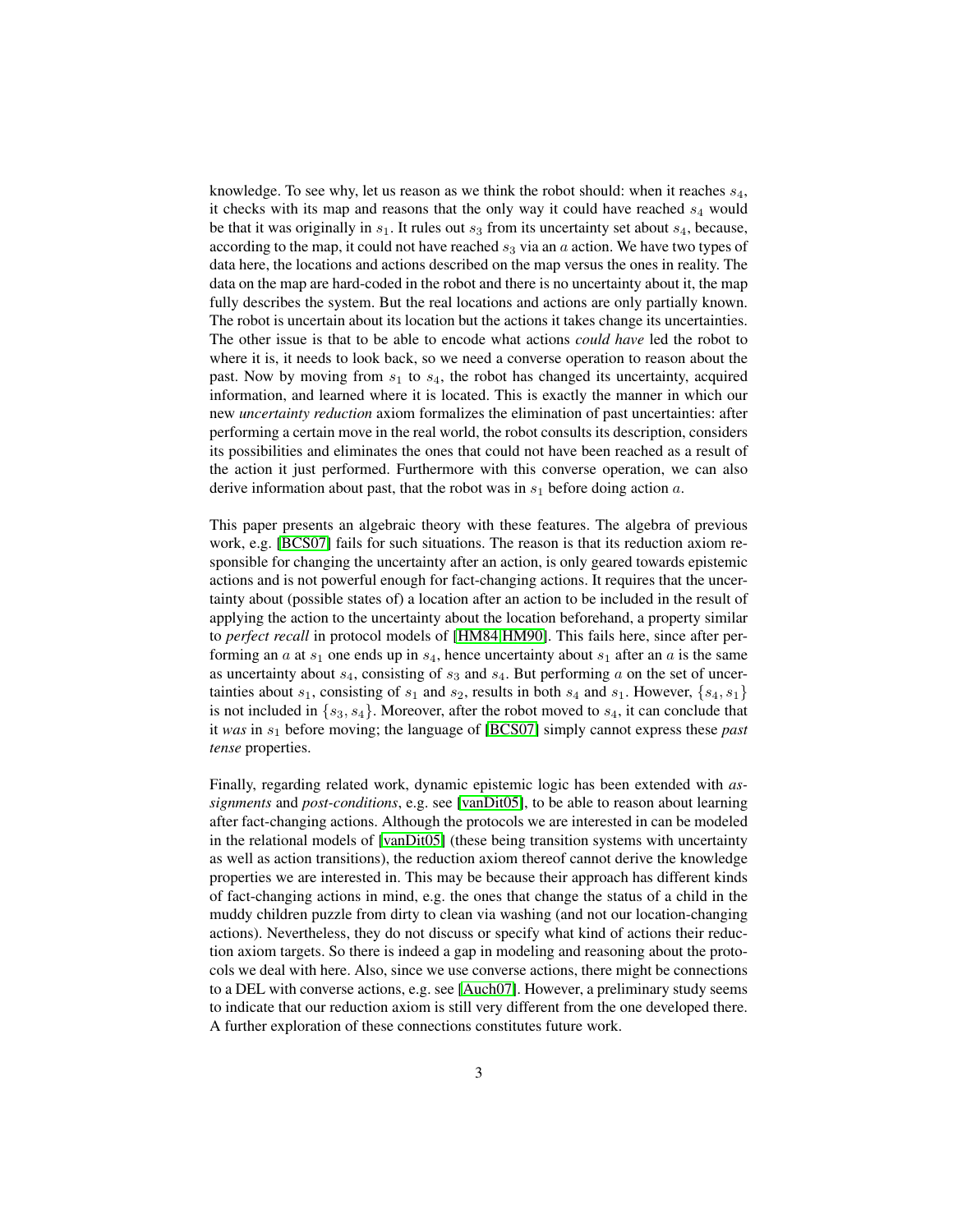We develop an algebraic setting to formalize information acquisition from such navigation protocols. We study special cases of the past and future deterministic action and converse action operations of the algebra and prove some of their axiomatic properties. We use these to establish connections with temporal algebras of von Karger [\[vK98\]](#page-14-8), applied to model program evolution. We apply our algebra to model a grid and a mapbased navigation protocol and use the axioms to prove that the agent learns where he is and was after moving about. Further applications of our setting are to AI, mobile communication, security, and control theory. We show that our algebraic structure generalizes that of previous work [\[BCS07\]](#page-14-5), by proving that the latter faithfully embeds in ours. Hence our setting is also strong enough to reason about learning as a result of communication actions.

# 2 The Algebra of di-systems

We need to model "actions" and "formulas". The actions are modelled by a quantale while the propositions are a module over the quantale; i.e. actions modify propositions.

**Definition 1.** A quantale  $(Q, \bigvee, \bullet, 1)$  *is a sup-lattice equipped with a unital monoid structure satisfying*  $q \bullet \bigvee_i q_i = \bigvee_i (q \bullet q_i)$  *and*  $\bigvee_i q_i \bullet q = \bigvee_i (q_i \bullet q)$ *. Instead of an arbitrary sup-lattice we take it to be a* completely distributive prime-algebraic lattice*.*

Recall that a prime element, or simply "prime",  $p$  in lattice has the property that for any x, y in the lattice,  $p \leq x \vee y$  implies that  $p \leq x$  or  $p \leq y$ ; "prime algebraic" means that every element is the supremum of the primes below it. The restriction to prime algebraic lattices is not a serious restriction for the logical applications that we are considering; it would be a restriction for extensions to probabilistic systems; we will address such issues in future work. The use of algebraicity is to be able to use simple set-theoretic arguments via the representation theorem for such lattices [\[Win09\]](#page-14-9). For finite distributive lattices it is not a restriction at all because of Birkhoff's classical representation theorem. Henceforth, we will not explicitly state that we are working with (completely) distributive prime-algebraic lattices.

Definition 2. *A right-module over* Q *is a sup-lattice* M *with an action of* Q *on* M*,*  $- \cdot - : M \times Q \longrightarrow M$  *satisfying* 

$$
(m \cdot q) \cdot q' = m \cdot (q \bullet q') \qquad m \cdot \bigvee_i q_i = \bigvee_i (m \cdot q_i) \qquad \bigvee_i m_i \cdot q = \bigvee_i (m_i \cdot q) \qquad m \cdot 1 = m
$$

We call the collection of actions and propositions a *system*.

Definition 3. *A system is a pair consisting of a quantale* Q *and a right-module* M *over Q. We write*  $(M, Q, \cdot)$  *for a system.*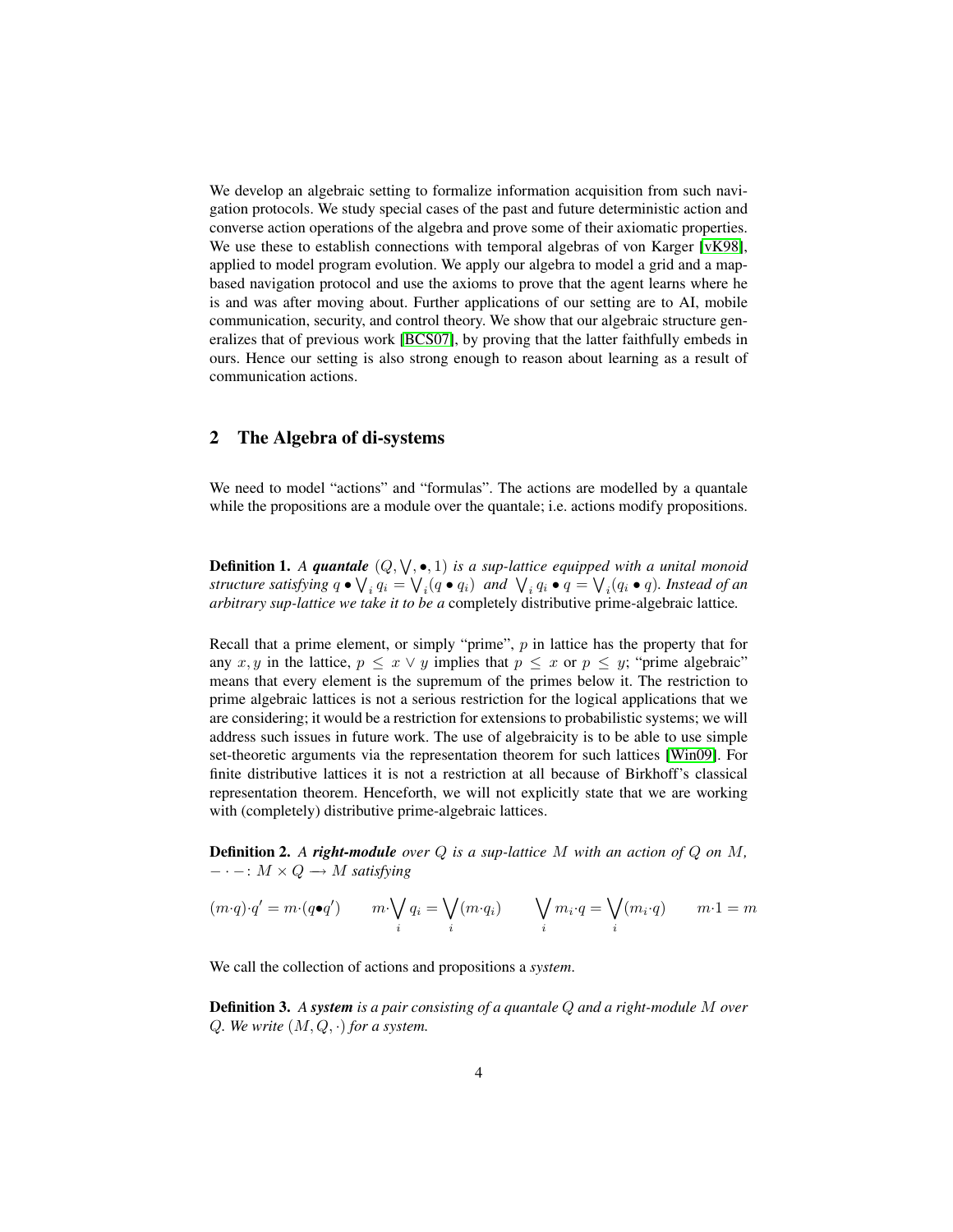This is closely related to the definition of Abramsky and Vickers who have also argued for the application to Computer Science of quantales of actions, see [\[AV93\]](#page-13-0). Like it is usually done, we interpret elements of the module as *propositions* and the order as entailment, thus  $m \vee m'$  is the logical disjunction and  $\perp$  is the falsum. The elements of the quantale are interpreted as actions and the order is the order of non-determinism, thus  $q \vee q'$  is the non-deterministic choice and  $\perp$  is crash, monoid multiplication  $q \bullet q'$ is sequential composition, and its unit 1 is the action that does nothing.

<span id="page-4-0"></span>*Example 1.* Consider the following transition system



We model it as a system  $(\mathcal{L}(S), \mathcal{M}(A^*), \cdot)$ , where  $A^*$  is the free monoid generated from the set  $A = \{a\}$  with the multiplication being juxtaposition and its unit the empty string.  $\mathcal{M}(A^*)$  is the quantale generated on that monoid and  $\mathcal{L}(S)$  is the sup-lattice generated from the set  $S = \{x, y, z_1, z_2\}$ . The most concrete examples of  $\mathcal{L}(S)$  and  $\mathcal{M}(A^*)$  are  $\mathcal{P}(S)$  and  $\mathcal{P}(A^*)$ . The action on atoms is given by  $x \cdot a = z_1 \vee z_2$  and  $y \cdot a = z_2$ , whereas  $z_1 \cdot a = z_2 \cdot a = \perp$ . This is extended to juxtaposition and choice (subsets of actions), as well as subsets of states pointwisely.

<span id="page-4-1"></span>*Example 2.* The powerset  $P(S)$  of a set S is the right module of the quantale of all the relations thereon  $P(S \times S)$ . Relational composition is the monoid multiplication, the diagonal relation is its unit, and the join is set union. The action is the pointwise image of the relation, i.e. for  $W \subseteq S$  and  $R \subseteq S \times S$ 

$$
W \cdot R = \bigcup_{w \in W} R[w] = \{ z \in W \mid \exists w \in W, (w, z) \in R \}
$$

Since the action preserves all the joins of its module, the map  $-q: M \to M$ , obtained by fixing the quantale argument, has a Galois right adjoint that preserves all the meets. This is denoted by  $- \cdot q \cdot |q|$  and defined in the canonical way, as follows:

$$
[q]m:=\bigvee\{m'\mid m'\cdot q\leq m\}
$$

The right adjoints stand for the "dynamic modality" of Hoare logic, encoding the "weakest preconditions" of programs. Each of  $[q]m$  is read as "after doing action q or running program q, proposition  $m$  holds". This is, in effect, all the propositions that should be true at the input of q such that at its output m holds. One gets very nice logical properties, relating the action and its adjoint to each other and to the ∨ and ∧ operators of the lattice and their units  $\perp$  and  $\top$ . Some examples are as follows:

**Proposition 1.** *The following inequalities hold in any system*  $(M, Q, \cdot)$ *:*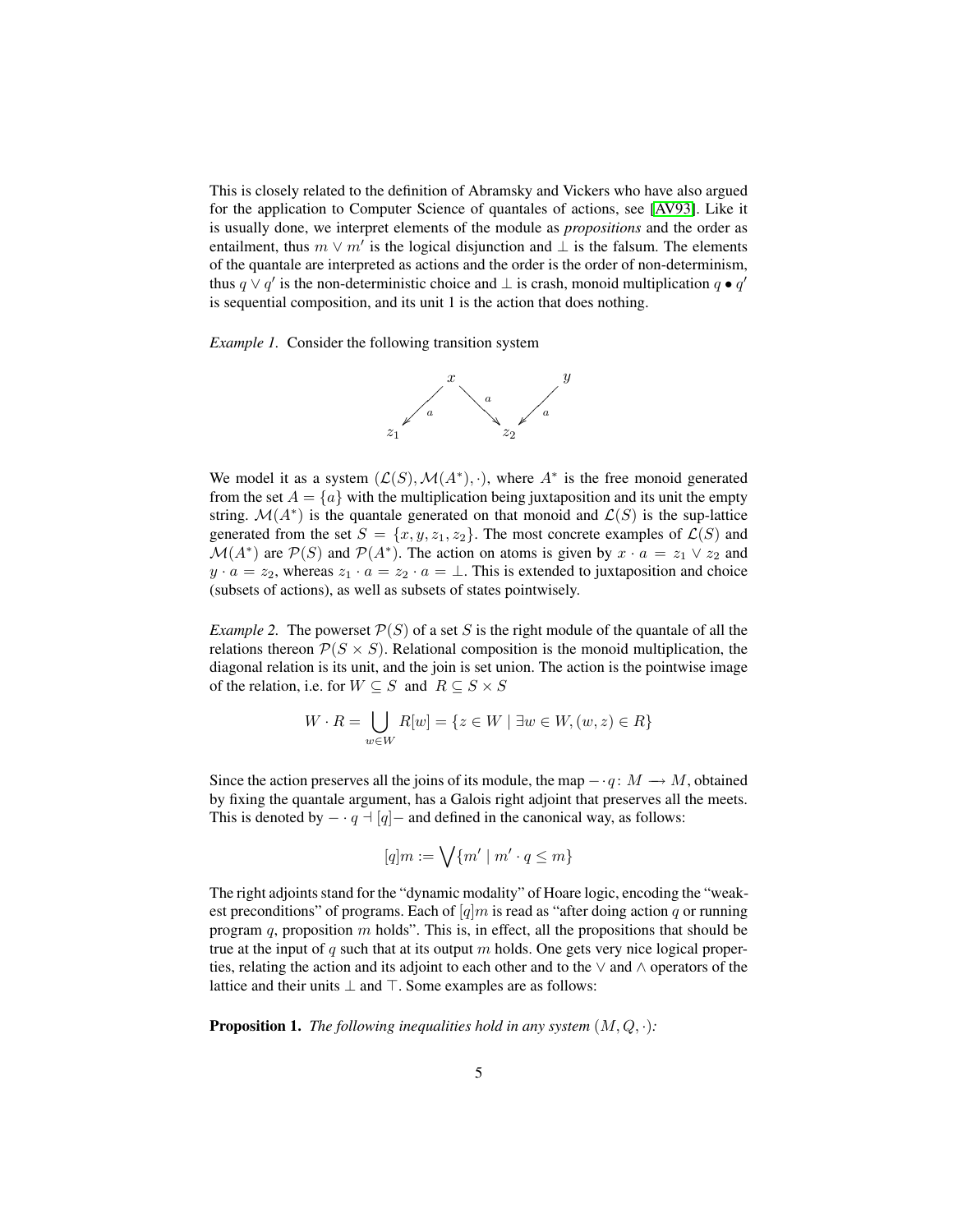*(1)*  $([q]m) \cdot q \le m$  *(2)*  $m \le [q](m \cdot q)$  $(3)$   $(m \wedge m') \cdot q \leq m \cdot q \wedge m'$  $\cdot q$  (4)  $m \cdot (q \wedge q') \leq m \cdot q \wedge m \cdot q'$ *(5)*  $[q](m \vee m') \geq [q]m \vee [q]m'$ (6)  $q \leq q' \implies [q']$  $(7)$   $\Box m = \top$ *(8)*  $[q \lor q']m = [q]m \land [q']$  $|m$  (9)  $[q \lor q']m \leq [q]m \lor [q']m$  $(10)$   $[q \wedge q']m \geq [q]m \vee [q']$  $|m$   $(11) [q \wedge q']m \geq [q]m \wedge [q']m$ *(12)*  $[\vee_i q_i]m = \wedge_i [q_i]m$ 

*Proof.* The proofs are easy but pedagogical, for reasons of space we do not give them here and refer the reader to the full version of the paper [\[PS10\]](#page-14-10).

Definition 4. *A sup lattice* M *is a right di-module of the quantale* Q *whenever there are two right actions*  $-\cdot -: M \times Q \rightarrow M$  *and*  $-\times -: M \times Q \rightarrow M$ *. We call the pair of a quantale and its di-module*  $(M, Q, \cdot, \times)$  *a di-system.* 

<span id="page-5-0"></span>**Definition 5.** Whenever the two actions – written  $\cdot$  and  $\cdot$  for the purposes of this defi*nition – of a di-system are related by the following three axioms*

> (i)  $m \cdot q \leq m' \implies m \leq m' \cdot q$ whenever  $m \cdot q \neq \bot$ (*ii*)  $m \cdot^c q \leq m' \implies m \leq m' \cdot q$  whenever  $m \cdot^c q \neq \perp$ (iii)  $m \cdot ^c (q \bullet q') = (m \cdot ^c q') \cdot ^c q$

*then we refer to the di-system as a <i>converse di-system and denote it by*  $(M, Q, \cdot, \cdot^c)$ *.* 

Proposition 2. *A converse di-system satisfies*

 $m \leq (m \cdot q) \cdot^c q$  whenever  $m \cdot q \neq \perp$  $m \leq (m \cdot c \cdot q) \cdot q$  whenever  $m \cdot c \cdot q \neq \perp$ 

**Definition 6.** A converse di-system is past-deterministic iff  $m \le m' \cdot q \implies m \cdot^c q \le$  $m',$  for  $m' \cdot q \neq \bot$ . It is future-deterministic iff  $m \leq m' \cdot^c q \implies m \cdot q \leq m',$  for  $m' \cdot c \neq \bot.$ 

**Proposition 3.** In a past-deterministic converse di-system we have  $m \leq m' \cdot q \iff$  $m \cdot^c q \leq m'$  for  $m' \cdot q$ ,  $m \cdot^c q \neq \perp$ . In a future-deterministic converse di-system we *have*  $m \leq m' \cdot c$   $q \iff m \cdot q \leq m'$  *for*  $m' \cdot c$   $q, m \cdot q \neq \bot$ .

*Example 3.* Consider the transition system of example [1,](#page-4-0) this is moreover an example of a converse di-system  $(\mathcal{L}(S), \mathcal{M}(A^*), \cdot, \cdot^c)$ , where the converse action is given by  $z_1$   $\cdot$   $\cdot$   $a = x$ , and  $z_2$   $\cdot$   $\cdot$   $a = x \vee y$ . It is easy to check that these satisfy the inequalities of definition [5,](#page-5-0) but not their converses: the transition system is neither past-deterministic nor future-deterministic. A counterexample for the converse of part (*i*) is  $x \le z_2 \cdot^c a$ but  $x \cdot a \nleq z_2$ . If we eliminate the leftmost edge, then the system becomes futuredeterministic and the converse of  $(i)$  holds. A counterexample for the converse of part (*ii*) is  $z_2 \leq y \cdot a$  but  $z_2 \cdot^c a \nleq y$ . If we eliminate the rightmost edge, then the system becomes past-deterministic and the converse of  $(i)$  holds.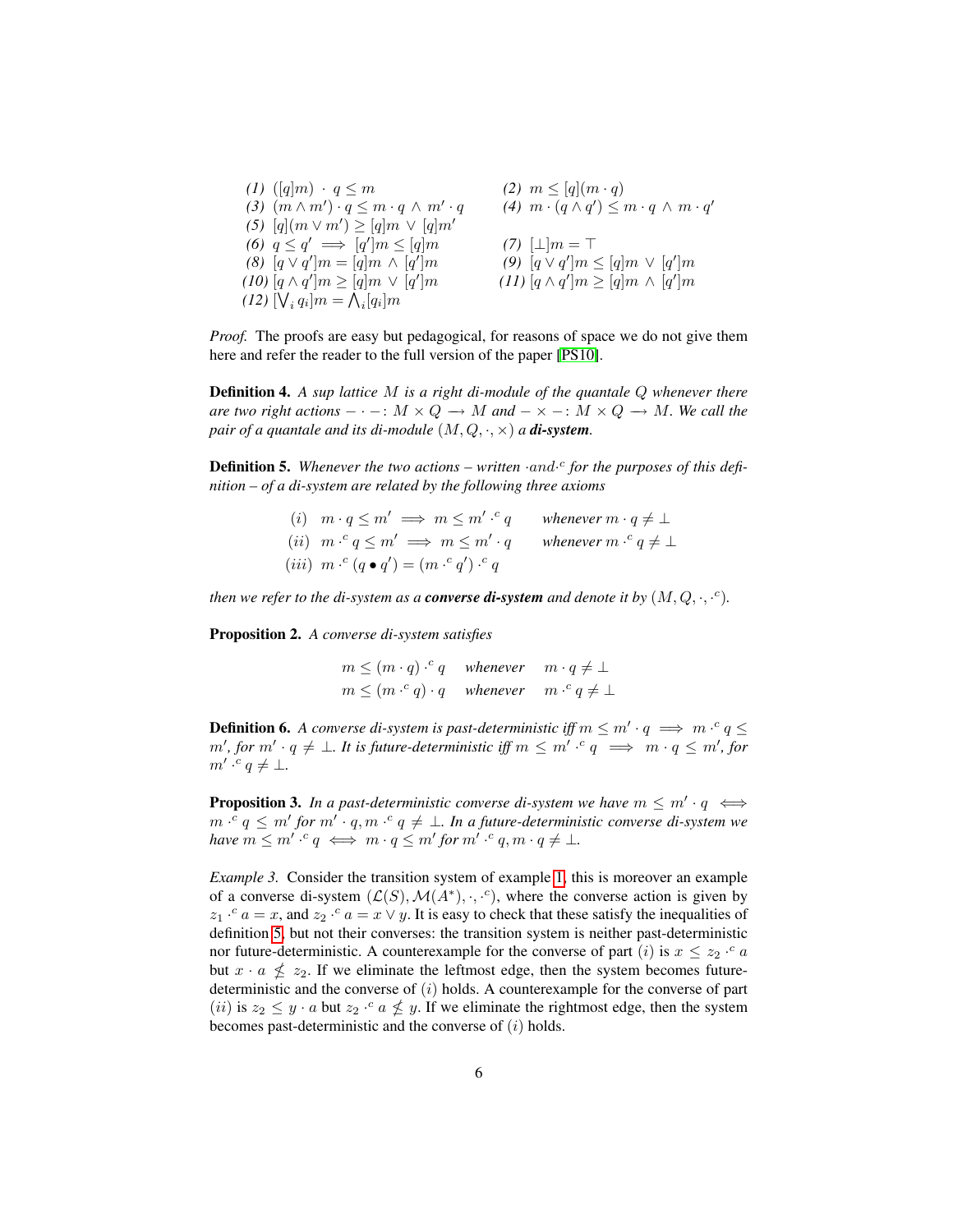<span id="page-6-0"></span>*Example 4.* The transition system of the introduction is a future-deterministic converse di-system, in the same way as the above example, where  $S = \{s_1, \ldots, s_5\}$  and  $A =$  $\{a, b, c\}$ . It is not past-deterministic, since  $s_3 \cdot^c b = s_1 \vee s_2$ , also  $s_5 \cdot^c c = s_3 \vee s_4$ .

*Example 5.* Consider the setting of example [2,](#page-4-1) this is also an example of a converse di-system, where the converse action is the point wise image of the converse relation, i.e. for  $W \subseteq S$  and  $R^c \subseteq S \times S$  converse of R, we have:

$$
W \cdot^c R = \bigcup_{w \in W} R^c[w] = \{ z \in W \mid \exists w \in W, (w, z) \in R^c \}
$$

It is easy to see that  $W \cdot^c R = W \cdot R^c$ . If  $R^c$  is a singleton then this di-system becomes a past-deterministic one, if  $R$  is a singleton, it becomes future-deterministic.

The converse action preserves all the joins of the module, thus similar to the action, it has a Galois right adjoint denoted by  $-c$   $q$   $\perp$  [ $q$ ]<sup> $c$ </sup> $-$ , defined in the canonical way. Similar to  $[q]m$ , we read  $[q]^{c}m$  as "before doing action q, proposition m held".

We end this section by proving some logical properties that relate the action and its converse to their adjoints. These are of particular interest, since it turns out that in the presence of a Boolean negation on the module, the de Morgan dual of the right adjoint to the action is the converse action, and the de Morgan dual of the right adjoint to the converse action is the action. In other words  $- \cdot q$  and  $[q]^{c}$  are de Morgan duals and so are  $-\cdot^c q$  and [q] – Our modules need not necessary be Boolean, nevertheless, these connections can be expressed using the following properties, which axiomatize de Morgan duality in the absence of negation.

**Proposition 4.** In any converse di-system we have  $[q](l \vee l') \leq [q]l \vee l' \cdot c q$  and  $[q]^{c}(l \vee l') \leq [q]^{c}l \vee l' \cdot q$ . If it is future-deterministic, we also have  $l \cdot c q \wedge [q]l' \leq$  $(l \wedge l') \cdot^c q$ . If its past-deterministic, we also have  $l \cdot q \wedge [q]^c l' \leq (l \wedge l') \cdot q$ .

Proposition 5. *If the module of a past and future deterministic converse di-system is a Boolean algebra with negation operator*  $\neg$  -:  $M \rightarrow M$ , we have  $m \cdot q = \neg[q]^{c} \neg m$ *and*  $m \cdot c$   $q = \neg[q] \neg m$ *.* 

For details of this, we refer the reader to [\[PS10\]](#page-14-10). We have also defined a Kleene star for iteration and shown that it preserves the adjunctions. In the Boolean setting of von Karger [\[vK98\]](#page-14-8), these iteration operators model modalities of temporal logic.

# 3 Navigation di-systems

To distinguish the "potential" actions that happen in the model used by the agent, for example, actions described by a map, from the "real" actions that take place in the real world, we use a formalism in which there is a family of systems indexed by action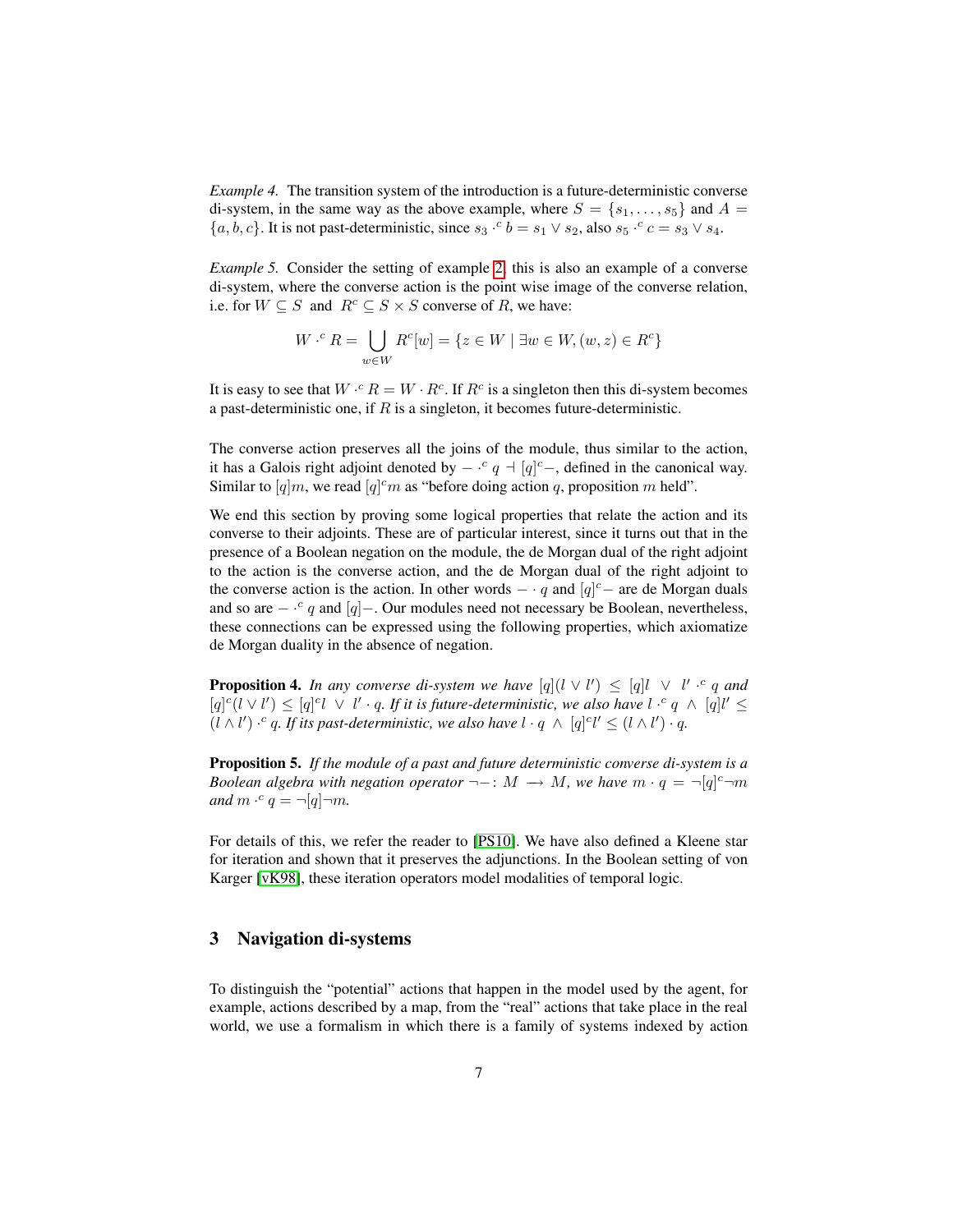sequences representing how the model is modified as actions occur<sup>[3](#page-7-0)</sup>. In this section, we take the concrete view of example [1,](#page-4-0) since the protocols that we are interested in modeling take place in navigation systems that have a set of locations or states and a set of actions. These states give rise to the module on which the quantale of actions acts. Let A be a set of actions and let Q be the free quantale generated by A, i.e.  $\mathcal{P}(A^*)$ , where  $A^*$ , is, as usual, the free monoid generated by  $A$ , in other words the set of sequences of actions. We write  $\alpha$  for a typical element of  $A^*$  and we write  $\alpha a$  for the sequence  $\alpha$ with a appended. We let S be a set of states and we define M to be  $\mathcal{P}(S)$ , the powerset of S. With this choice of M and Q we assume that we have a di-system  $(M, Q, \cdot, \cdot^c)$ .

**Definition 7.** A *navigation pre di-system is a di-system*  $(M, Q, \cdot, \cdot^c)$  *together with a* second action of  $Q$  and its converse  $((M,Q,\cdot,\cdot^c),Q,\odot,\odot^c)$  constructed freely. In other *words*  $s \odot a$  *is an element of the module and*  $(s \odot a) \odot b$  *can be regarded as*  $s \odot ab$  *and,* in general  $(s \odot \alpha) \odot a = s \odot \alpha a$ . Finally, in order to describe the action of a general *member of* Q *we lift the action to sets pointwise.*

Potential and real actions have the same labels and both live in the quantale Q. Potential actions change the state of the map via the actions  $\cdot$  and  $\cdot$ <sup>c</sup>, real actions change the state of the world via the actions  $\odot$  and  $\odot^c$ . The reason potential and real actions are distinguished from one another is that their targets have different uncertainties. For example, consider the scenario of the introduction, modeled as a converse di-system in example [4.](#page-6-0) There, the uncertainty of  $s_1 \cdot a$  is  $s_3 \vee s_4$ , whereas the uncertainty of  $s_1 \odot a$  is only  $s<sub>4</sub>$ . So the real actions have an extra significance: they also change the uncertainty of the states.

To encode the uncertainties, we use *lax* endomorphisms of the system. The reason these are called *lax* is that we require them to satisfy inequality axioms rather than equalities. These axioms encode the change of uncertainty; the reason they are inequalities has been motivated in [\[Sad06\]](#page-14-6). In a nutshell, this is done in order to be able to encode the process of learning as a decrease in the uncertainty, hence an increase in information.

<span id="page-7-1"></span>Definition 8. *A lax endomorphism* u *of a navigation pre di-system consists of a pair of endomorphisms*  $u = (u^M : M \to M, u^Q : Q \to Q)$ *, where*  $u^M$ *s preserve joins of*  $M$  and  $u^Q$  preserves joins of  $Q$ , moreover we have

$$
u^M(m \odot q) \le \bigvee \{ m' \in M \mid m' \le u^M(m \cdot q), \quad m' \cdot^c u^Q(q) \ne \bot \}
$$
 (1)

$$
u^{Q}(q \bullet q') \leq u^{Q}(q) \bullet u^{Q}(q') \tag{2}
$$

$$
1 \le u^Q(1) \tag{3}
$$

We read  $u^M(m)$  as the uncertainty about proposition m, the join of all propositions that are possibly true when in reality m is true. For example  $u^M(m) = m \vee m'$ , says that in reality  $m$  is true, but agent considers it possible that either  $m$  or  $m'$  might be true.

<span id="page-7-0"></span><sup>&</sup>lt;sup>3</sup> This kind of construction is an example of what is called a *presheaf*, but it will not be necessary for the reader to know these concepts in advance.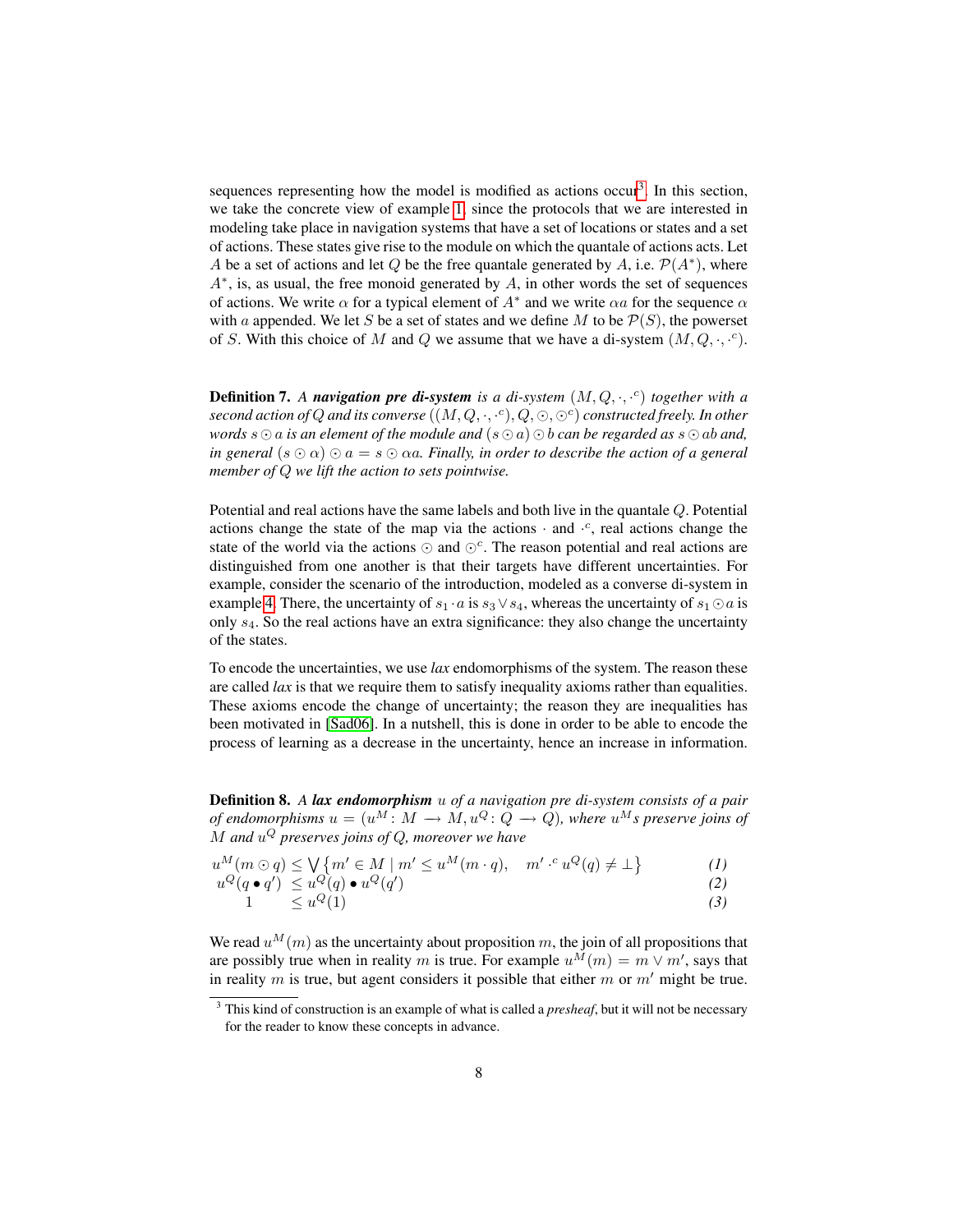Similarly, we read  $u^Q(q)$  is the uncertainty about action q, the join of all actions that are possibly happening when in reality action q is happening. For example,  $u^Q(q) = q \vee q'$ says that in reality action  $q$  is happening but the agent considers it possible that either  $q$ or  $q'$  is happening.

Putting it all together, we define:

Definition 9. *A navigation di-system (Nav-diSys) is a navigation pre di-system*  $((M, Q, \cdot, \cdot^c), \odot, \odot^c, u)$  endowed with a di-system lax endomorphism  $u = (u^M, u^Q)$ .

The real action  $-\odot q$  changes the uncertainty of a proposition m via inequalities of definition [8.](#page-7-1) We refer to it as the *uncertainty reduction* axiom. The intuition behind it is as follows: when one does actions in reality, they change our uncertainty. In navigation systems this change is as follows: the uncertainty after performing an action in reality  $u^M(m\odot q)$  is the uncertainty of performing a potential action according to the description of the system, i.e.  $u^M(m \cdot q)$  minus the choices to which one could not have reached via a q action (according to the description). For example,  $u^M(m \cdot q)$  can be a choice of  $m' \vee m''$  and it is not possible to reach  $m'$  via a q action, i.e.  $m' \cdot^c q = \bot$ . Hence m' is removed from the choices in  $u^M(m\odot q)$ , hence  $u^M(m\odot q) = m''$ . The other two inequalities are for coherence of uncertainty with regard to composition, the motivations for these are as in [\[BCS07\]](#page-14-5).

*Example 6.* The transition system of example [4](#page-6-0) is modeled in the following Nav-diSys

$$
((\mathcal{P}(\Sigma), \mathcal{P}(A^*), \cdot, \cdot^c), \mathcal{P}(A^*), \odot, \odot^c, u)
$$

Here,  $\Sigma$  is obtained by closing the set of states S under product with A, i.e.  $\Sigma :=$  $\bigcup_i S \times A^i$ . So it contains states  $s \in S$ , pairs of states and actions  $(s, a) \in S \times A$ , pairs of pairs of states and actions  $((s, a), b) \in (S \times A) \times A$  and so on. The potential action on states  $s \cdot a$  is given by the transitions. This is extended to pairs by consecutive application of the action, i.e.  $(s, a) \cdot b$  is given by  $(s \cdot a) \cdot b$ . The pairs encode the real actions, i.e.  $s \odot a := (s, a), (s \odot a) \odot b := ((s, a), b), \dots$  for the atoms and extend it to all the other elements pointwisely, e.g.  $s \odot (a \vee b) := (s \odot a) \vee (s \odot b)$  and  $s \odot (a \bullet b) := ((s, a), b)$ . Since real actions cannot be reversed, their corresponding converse action is taken to be the same as the converse of the potential action, i.e. for all actions a and states s, we have that  $s \odot^c a = s \cdot^c a$ . The converse of real action  $\odot^c$ , is introduced for reasons of symmetry with the real action, so that we can uniformly use their right adjoints to express the logical properties "after" and "before".

The lax di-system endomorphism on the module  $u^M$  are determined by indistinguishability of states as follows:  $s, s'$  are indistinguishable iff the same action a can be performed on them. In formal terms

$$
u^M(s) := \{ s' \in M \mid \forall a \in A, \quad s \cdot a \neq \bot \quad \text{iff} \quad s' \cdot a \neq \bot \}
$$

The  $u^M$  of the states updated by potential actions is the  $u^M$  of the image, i.e. for the transition system of the introduction, we have  $u^M(s_1 \cdot a) = u^M(s_4) = s_4 \vee s_4$ . The  $u^M$  of states updated by the real action is determined by inequality (1) of definition [8,](#page-7-1)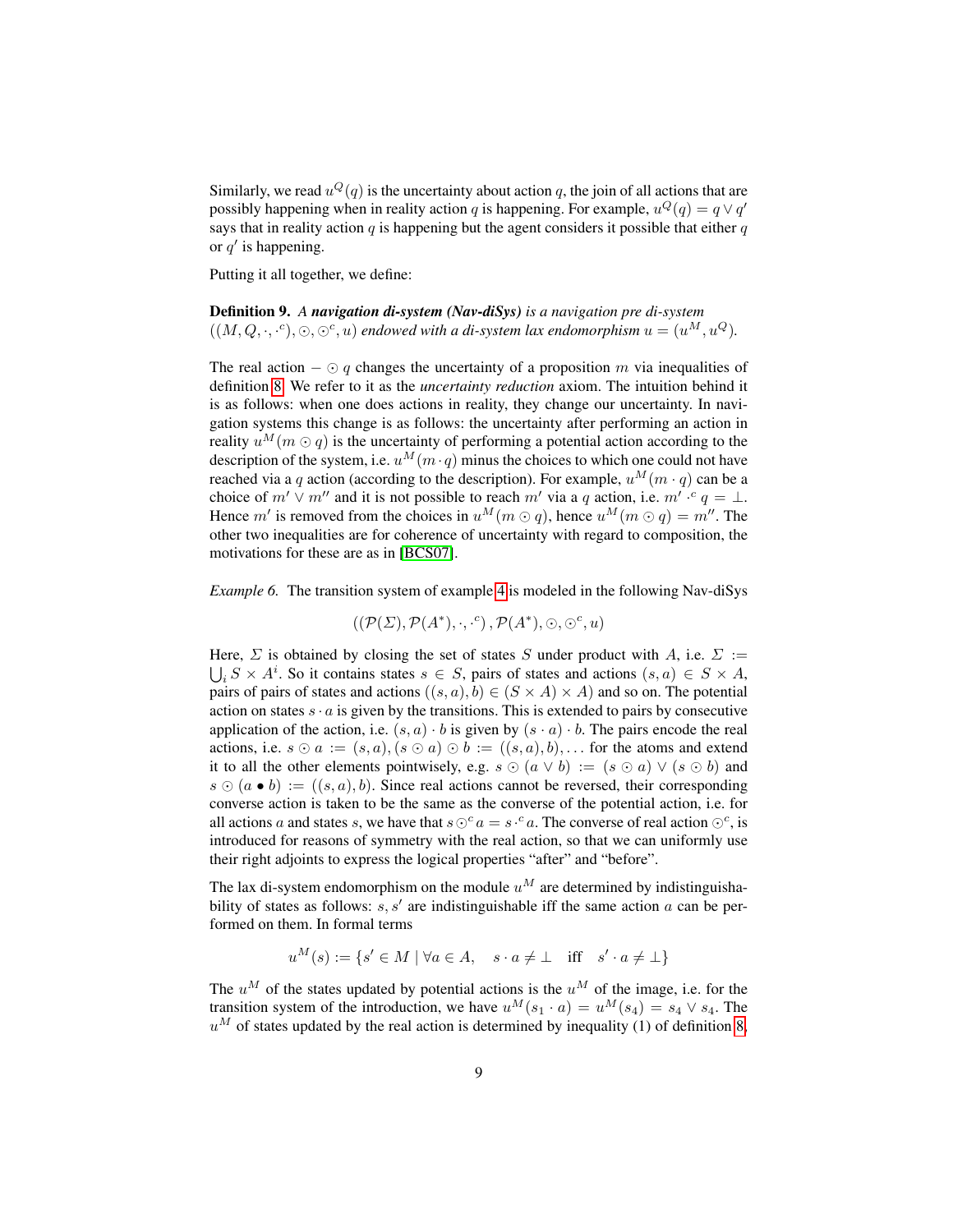e.g.  $u^M(s_1 \odot a) = u^M(s_1, a) \leq s_4$ . The uncertainties of actions, i.e.  $u^Q$  can be set similar to that of states: by indistinguishability under application to states. Since for our navigation applications these do not play a crucial role, we assume them to be the identity, i.e.  $u^{Q}(q) = q$  for all  $q \in \mathcal{P}(A^*)$ .

Finally, recall that since each projection of  $u$  is join preserving, it has a Galois right adjoint, we focus on the right adjoint of  $u^M$ , which we denote by the epistemic modality  $\Box$ . This is canonically defined as follows

$$
\Box m := \bigvee \{ m' \in M \mid u^M(m') \le m \}
$$

We read  $\Box m$  as 'according to the information available m holds in reality'. Alternatively, one can use the belief modality of doxastic logic and read it as 'it is believed that, or the (sole) agent believes that, m holds in reality'. Putting these modalities together with the dynamic ones, we can express properties such as  $[q] \square m$ , read as "after action q the agent believes that m holds", and such as  $[q] \Box [q]^c m$ , read as "after action  $q$  the agent believes that before action  $q$  proposition  $m$  held", and so on.

# 4 Applications to Navigation

#### 4.1 Map-based Navigation

In the protocols of this section, the agent has a map of a place, it moves accordingly to be able to find out where it is (i.e. if it already knows where it is, there is no reason to move). Consider the navigation protocol of introduction, we encode it in a Nav-diSys with the set of locations  $S = \{s_1, s_2, s_3, s_4, s_5\}$ , the set of actions  $Ac = \{a, b, c\}$  and show that after doing an  $a$  action on  $s<sub>1</sub>$ , the robot knows where it is and where it was before moving.

Proposition 6. *The following hold in a*  $N$  *based on the above data.* 

 $s_1 \leq [a] \square s_4$   $s_1 \leq [a] \square [a]^c s_1$ 

*Proof.* Consider the first one: by the adjunction  $-\odot a \dagger [a]$  –, it is equivalent to  $s_1 \odot a \leq$  $\Box s_4$ . By the adjunction  $u^M \dashv \Box$ , this is equivalent to  $u^M(s_1 \odot a) \leq s_4$ . Now by the uncertainty reduction inequality, it is enough to show that

$$
\bigvee \{s_i \in S \mid s_i \le u^M(s_1 \cdot a), \ s_i \cdot^c a \neq \bot\} \le s_4
$$

Since  $s_1 \cdot a = s_4$ , and  $u^M(s_4) = s_3 \vee s_4$ , but  $s_3 \cdot^c a = \perp$  where as  $s_4 \cdot^c a \neq \perp$ , hence the lhs of the above is equal to  $s_4$ , which is  $\leq s_4$ . Consider the second inequality, it becomes equivalent to  $u^M(s_1 \odot a) \odot^c a \leq s_1$ , by a series of 3 unfoldings of adjunctions. We have shown that  $u^M(s_1 \odot a) \leq s_4$ , so it suffices to show  $s_4 \odot^c a \leq s_1$ , which is true since  $s_4 \odot^c a = s_4 \cdot^c a = s_1 \leq s_1$ .

For an example of a protocol based on the partial map of a city, see [\[PS10\]](#page-14-10)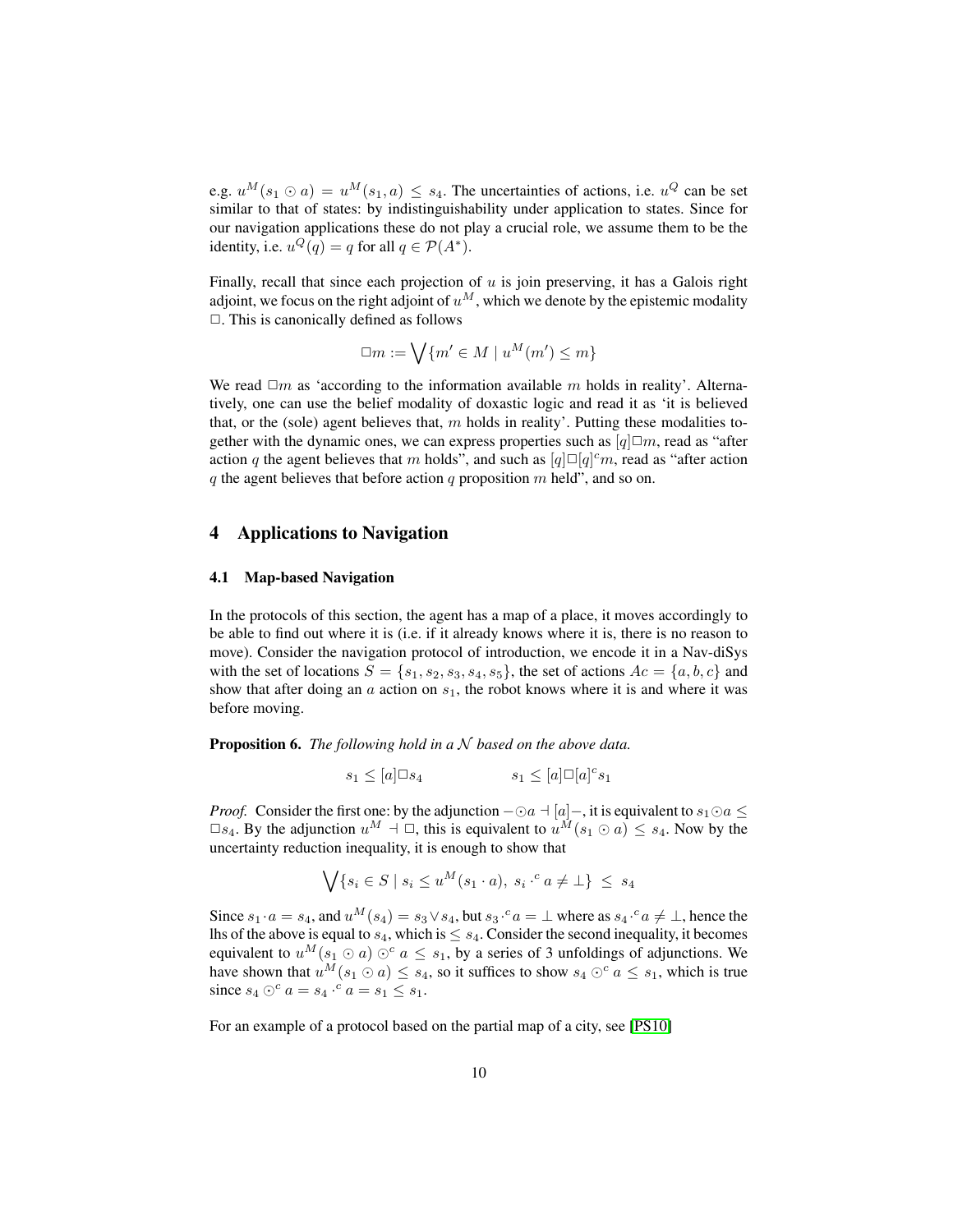#### 4.2 Staircase Navigation

Navigating on the staircase is one of the simplest cases of robot navigation: if the robot is anywhere except for the first and last floor, it does not know where it is. But if it moves to any of these location, it learns where it is and was before moving. We model the n-floor stair case as  $n \in \mathbb{N}$  locations  $S = \{f_n \mid n \in \mathbb{N}\}\$ . The atomic actions available to the robot are  $Ac = \{up, down\}.$ 

$$
f_1 \xrightarrow{\text{up}} f_2 \xrightarrow{\text{up}} \dots \xrightarrow{\text{up}} f_{n-1} \xrightarrow{\text{up}} f_n
$$

The floors  $f_2$  to  $f_{n-1}$  are indistinguishable from one another, i.e. for  $1 < i < n$ , we have  $u^M(f_i) = \bigvee_{1 \leq i \leq n} f_i$ , the first and last floor and the actions have no uncertainty.

Proposition 7. *The following hold in* N *based on the above data* 

$$
f_k \le [up^{n-k}] \square f_n
$$
  
\n
$$
f_k \le [up^{n-k}] \square f_1
$$
  
\n
$$
f_k \le [up^{n-k}] \square f_1
$$
  
\n
$$
f_k \le [up^{n-k}] \square [dn^{n-k}] f_k
$$
  
\n
$$
f_k \le [up^{n-k}] \square [dn^{n-k}] f_k
$$
  
\n
$$
f_k \le [dn^{k-1}] \square [dn^{k-1}]^c f_k
$$
  
\n
$$
f_k \le [dn^{k-1}] \square [up^{k-1}] f_k
$$
  
\n
$$
f_k \le [dn^{k-1}] \square [up^{k-1}] f_k
$$
  
\n
$$
f_k \le [dn^{k-1}] \square [up^{k-1}] f_k
$$
  
\n
$$
f_k \le [dn^{k-1}] \square [up^{k-1}] f_k
$$
  
\n
$$
f_k \le [dn^{k-1}] \square [up^{k-1}] f_k
$$
  
\n
$$
f_k \le [dn^{k-1}] \square [up^{k-1}] f_k
$$
  
\n
$$
f_k \le [dn^{k-1}] \square [up^{k-1}] f_k
$$
  
\n
$$
f_k \le [dn^{k-1}] \square [up^{k-1}] f_k
$$

 $dn^{\kappa-n}$  and dn *.*

For the proof see [\[PS10\]](#page-14-10).

#### 4.3 Grid Navigation

A more complex robot navigation protocol happens on the grid: a robot is in a grid with  $n$  rows and  $m$  columns, it can go up, down, left, and right and is supposed to move about and find out where it is. The grid cells look alike to it as long as it can do the same movements in them, hence it knows where it is iff it ends up in one of the four corner cells. We model this protocol in a Nav-diSys and show that no matter where the robot is, there is always some sequence of movements that it can do to get it to one of the corners. After doing either of these it learns where it is and where it was beforehand.

Each grid cell is modeled by a state  $s_{ij}$  in the i'th row and j'th column. Uncertainty of corner states  $s_{11}, s_{1m}, s_{n1}, s_{nm}$  is identity, i.e.

$$
u^M(s_{11}) = s_{11} \t u^M(s_{1m}) = s_{1m} \t u^M(s_{n1}) = s_{n1} \t u^M(s_{nm}) = s_{nm}
$$

For the non-corner cells of the first row and first column, we have

$$
u^M(s_{1j}) = \bigvee_{1 < y < m} s_{1y} \qquad u^M(s_{i1}) = \bigvee_{1 < x < n} s_{x1}
$$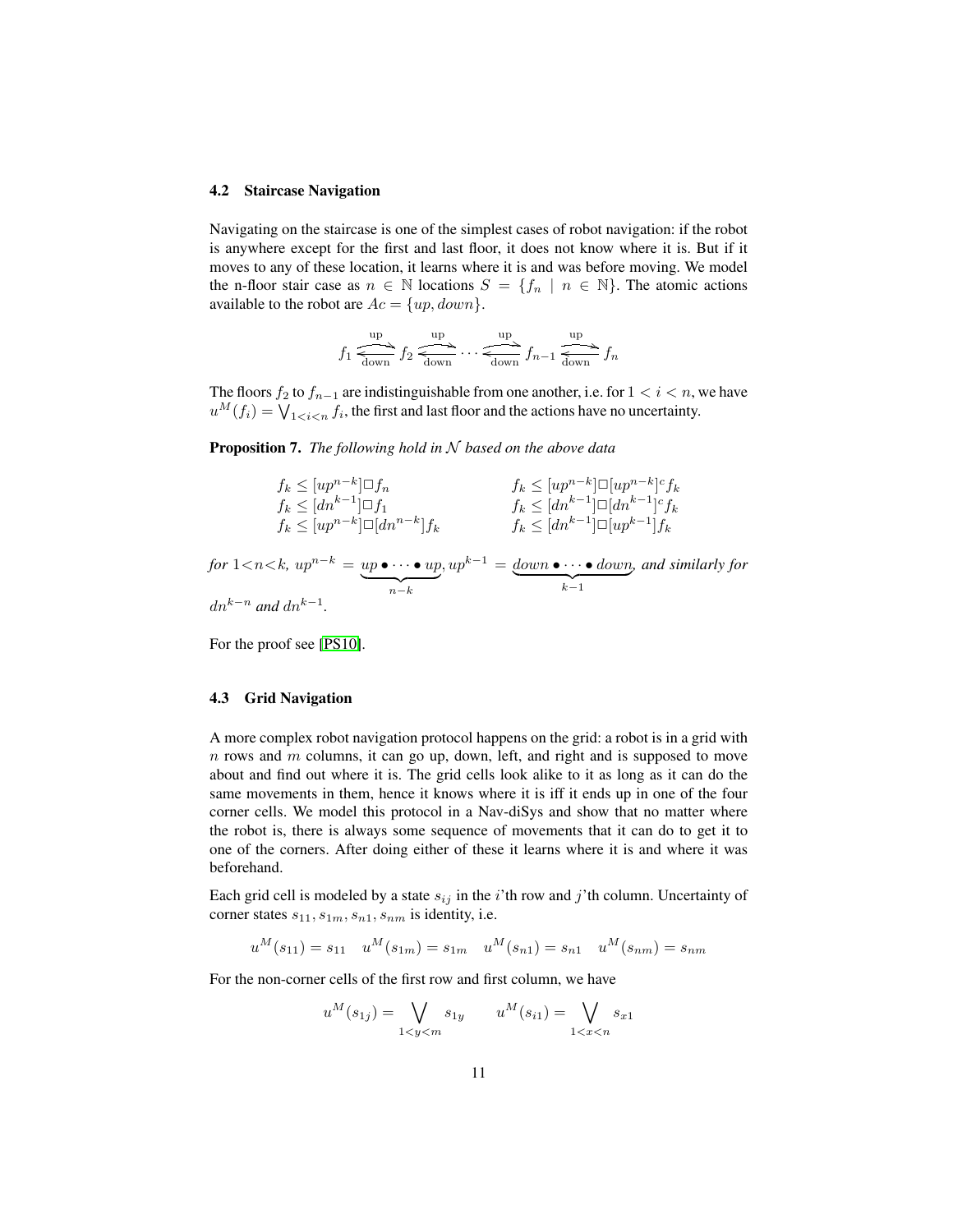For the non-corner cells of last row  $n$  and last column  $m$ , we have

$$
u^M(s_{nj}) = \bigvee_{1 < y < m} s_{ny} \qquad u^M(s_{im}) = \bigvee_{1 < x < n} s_{xm}
$$

For the rest of the cells we have  $u^M(s_{ij}) = \bigvee_{1 \le x \le n} s_{xy}$ . The set of actions is  $1 < y < m$  $Ac = \{u, d, l, r\}$ , their non-applicability is as follows

$$
s_{1j}\cdot u=s_{1j}\cdot {}^c\,d=s_{i1}\cdot l=s_{i1}\cdot {}^c\,r=s_{nj}\cdot d=s_{nj}\cdot {}^c\,u=s_{im}\cdot r=s_{im}\cdot {}^c\,l=\bot
$$

All the other actions are applicable in all the other states.

**Proposition 8.** *The following hold in a*  $N$  *based on the above data.* 

$$
s_{ij} \leq [\alpha] \Box (s_{11} \lor s_{1m} \lor s_{n1} \lor s_{nm}) \qquad s_{ij} \leq [\alpha] \Box [\alpha]^c s_{ij}
$$

*for*  $1 < i < n, 1 < j < m$  *and*  $\alpha$  *the following choices of sequences of movements* 

$$
(u^{i-1} \vee d^{n-i}) \bullet (l^{j-1} \vee r^{m-j}) \vee (l^{j-1} \vee r^{m-j}) \bullet (u^{i-1} \vee d^{n-i})
$$

For the proof see [\[PS10\]](#page-14-10).

# 5 Embedding Epistemic Systems

An algebraic semantics for information learning from communication has been presented in previous work [\[BCS07\]](#page-14-5), referred to as *epistemic systems*. In this section we make the connection between epistemic systems and Nav-diSys formal.

Definition 10. *A (mono-modal)* epistemic system (M, Q, −⊗−, f) *as defined in [\[BCS07\]](#page-14-5) is a quantale* Q *acting on its right module* M *via the action*  $-\otimes -$ :  $M \times Q \rightarrow M$ , *where*  $f = (\tilde{f}^M : \tilde{M} \to M, \tilde{f}^Q : Q \to Q)$  *is a lax system endomorsphism of the setting satisfying the following three inequalities*

$$
f^{M}(m \otimes q) \le f^{M}(m) \otimes f^{Q}(q)
$$
 (1)

$$
f^{Q}(q \bullet q') \le f^{Q}(q) \bullet f^{Q}(q') \tag{2}
$$

$$
1 \le f^Q(1) \tag{3}
$$

*Moreover every element of the quantale*  $q \in Q$  *has a kernel, ker* $(q) = \bigvee \{ m \in M \mid$  $m \otimes q = \perp$  *and the module has a special subset*  $Fact \subseteq M$ *, defined as*  $\Phi = \{p \in M\}$  $M \mid \forall q \in Q, p \otimes q \leq p$ *}. The module and quantale have a set of atoms*  $At(M)$  *and*  $At(Q)$  *and we have that*  $At(M) \subseteq \Phi$ *.* 

Inequality number (1) is referred to as the *appearance-update* inequality. The kernel of each action encodes the propositions to which the action cannot apply, i.e. if you update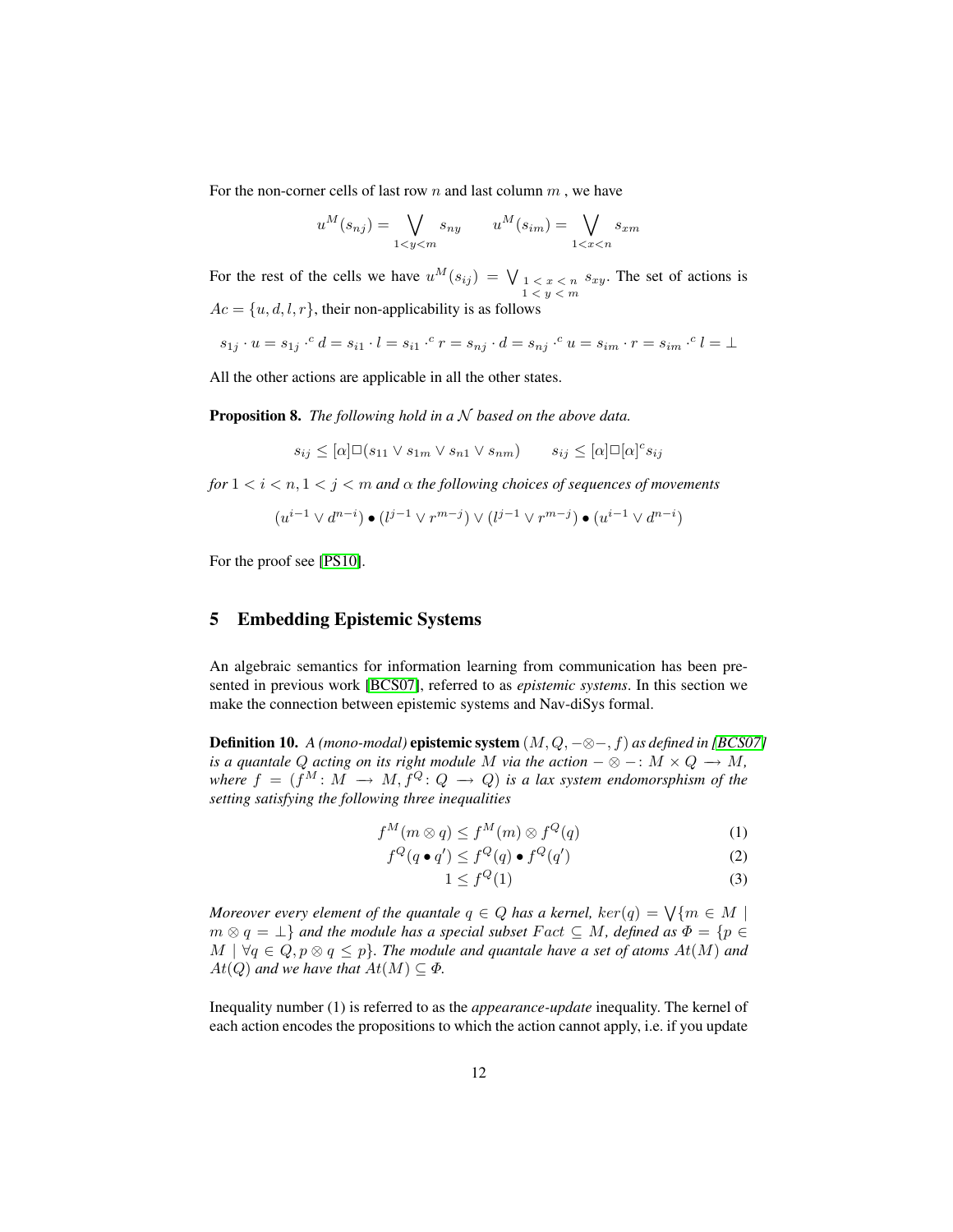those propositions with this action, you will get the ⊥. Kernels are the opposite of the *preconditions* of actions, as used in the DEL literature, as propositions to which the action can be applied. The facts represent states, and the reason they are stable under updates here is that epistemic actions do not change the state of the world, but only the state of information of agents.

Definition 11. *An* atomic Nav-diSys*, similarly* atomic epistemic system*, is one that has an atomic module with set of atoms* At(M) *and an atomic quantale with a set of atoms*  $At(Q)$ *.* 

**Definition 12.** A weak reflexive Nav-diSys is an atomic one in which for  $s \in At(M)$ ,  $\pi \in$  $At(Q)$  we have  $s \leq u^M(s)$  and  $\pi \leq u^Q(\pi)^4$  $\pi \leq u^Q(\pi)^4$ .

Theorem 1. *Given a weak reflexive atomic Nav-diSys* N *, the structure*

$$
\mathcal{N}^{\sigma} = (M^{\sigma}, Q^{\sigma}, -\otimes -, f)_{\Phi}
$$

*obtained by setting*  $M^{\sigma}$  *to*  $M$ *,*  $Q^{\sigma}$  *to*  $Q$ *,*  $f$  *to*  $u$ *,*  $\Phi$  *to*  $At(M)$ *, and*  $m \otimes q$  *to*  $m \odot q$ *, is an atomic epistemic system.*

*Proof.* We need to show that  $\mathcal{N}^{\sigma}$  satisfies the *appearance-update* axiom. We do so by deriving it from the *uncertainty reduction* axiom of  $N$ . In an atomic setting the *uncertainty reduction* axiom becomes equivalent to the following

$$
(I) \quad u^M(m \odot q) \le \bigvee \{ s_i \in At(M) \mid s_i \le u^M(m \cdot q), s_i \cdot^c u^Q(q) \ne \bot \}
$$

In the atomic epistemic system  $\mathcal{N}^{\sigma}$ , the *appearance-update* axiom becomes equivalent to the following

 $(II)$   $u^M(m\odot q) \leq \bigvee \{t_j \in At(M) \mid t_j \leq u^M(m), t_j \odot u^Q(q) \neq \bot\}$ 

This is a result of atoms becoming facts, that is since  $t_j \in \Phi$  we obtain  $t_j \otimes u^Q(q) \leq t_j$ . We show  $(I) \leq (II)$ . Take  $s_i \leq (I)$ , that is  $s_i \leq u^{\tilde{M}}(m \cdot q)$  where  $s_i \cdot c u^{\tilde{Q}}(q) \neq \bot$ . We analyze  $u^M(m \cdot q)$  by analyzing  $m \cdot q$ , which is the same as  $m \odot q$  in  $\mathcal{N}^{\sigma}$ , and is thus equivalent to

$$
m \odot q = \bigvee \{w_k \in At(M) \mid w_k \leq m, w_k \odot q \neq \bot\}
$$

From this by monotonicity of  $u^M$ , we obtain

$$
u^M(m \odot q) = \bigvee \{ u^M(w_k) \in At(M) \mid w_k \le m, w_k \odot q \ne \bot \}
$$

From the above and  $s_i \le u^M(m \cdot q) = u^M(m \odot q)$  in  $\mathcal{N}^{\sigma}$  we obtain that  $s_i \le u^M(w_k)$ where  $w_k \odot q \neq \bot$ . Since  $w_k \leq m$  then  $u^M(w_k) \leq u^M(m)$ , thus  $s_i \leq u^M(m)$ . Since  $w_k \odot q \neq \perp$  and by weak reflexivity from  $w_k \leq u^M(w_k)$  and  $q \leq u^Q(w_k)$ , we have  $w_k \odot q \le u^{M}(w_k) \odot u^{Q}(q)$ , we obtain that  $u^{M}(w_k) \odot u^{Q}(q) \ne \bot$ , hence  $s_i \le (II)$ .

<span id="page-12-0"></span><sup>4</sup> Concrete systems that arise from applications have this property.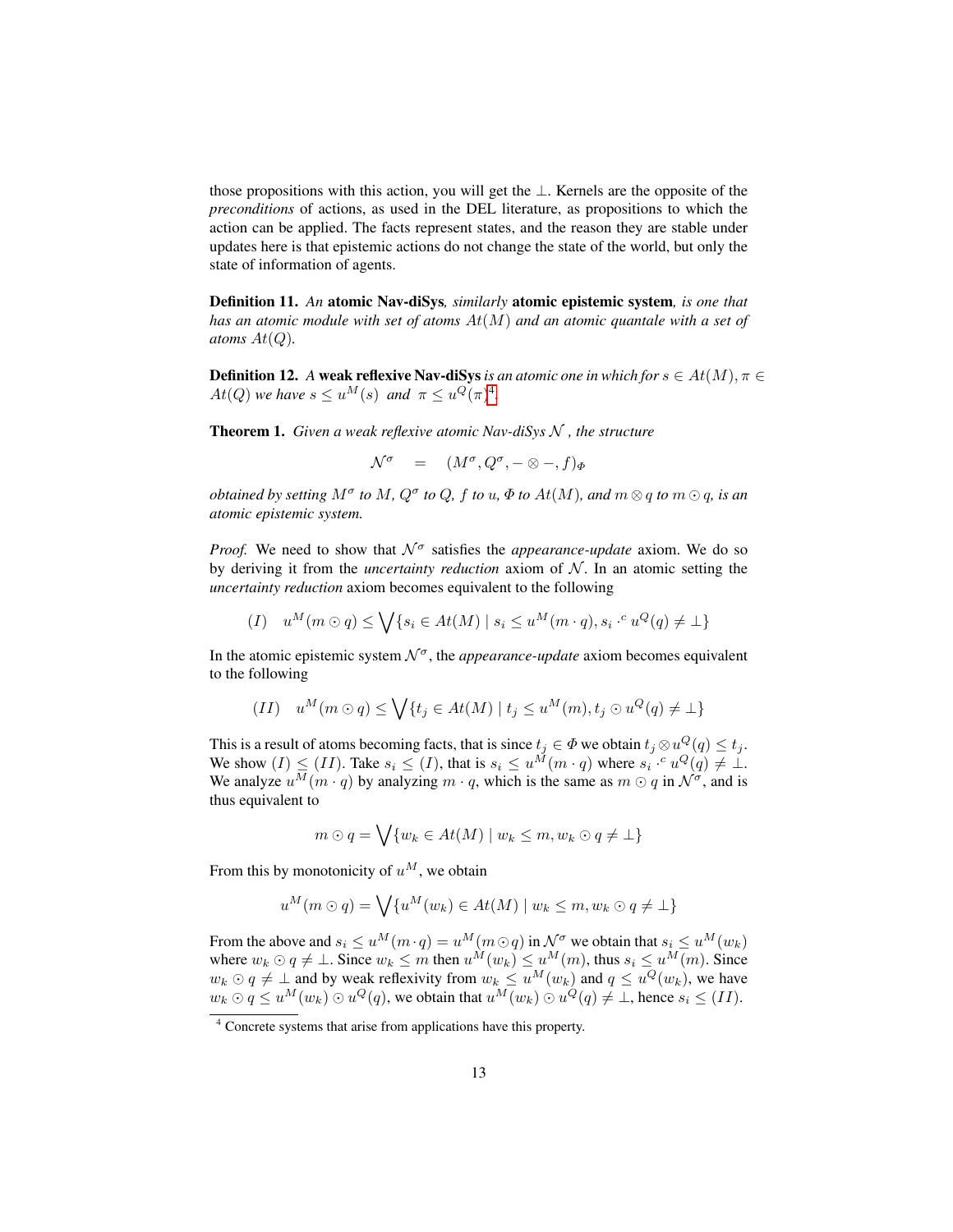Weak reflexive and transitive Nav-diSys's and epistemic systems form a pair of categories with morphisms of each being its corresponding lax endomorphisms. In this setting, the above construction becomes a forgetful functor from the latter to the former, most likely having a right adjoint.

# 6 Conclusions and future work

We have developed an algebraic framework for dynamic epistemic logic in which the dynamic and epistemic modalities appear as right adjoints. The key new feature in the present work relative to previous work [\[Sad06](#page-14-6)[,BCS07\]](#page-14-5) is the presence of converse actions and the algebraic laws that govern uncertainty reduction. Robot navigation protocols, as well as the three-player game in Phillips's thesis [\[Phi09\]](#page-14-11), give examples in which the old learning inequality was violated, showing that there were new subtleties that arise when there are actions that really change the state of the world.

A number of directions for future work naturally suggest themselves. On the purely theoretical side, we would like to relate boolean converse di-systems to Kleene algebras with test and converse. To develop a logic for Nav-diSys, we need to first develop a logic for the algebra of di-systems. The latter must be similar to the positive fragment of Propositional Dynamic Logic with converse [\[Par78\]](#page-14-12). It seems routine to add epistemic modalities to this, the challenge would be to come up with a logical form of the uncertainty reduction axiom. Establishing closer connections to other DEL logics [\[Auch07,](#page-13-1) [vanDit05\]](#page-14-7) are also worth investigating. We are also particularly interested in extending this work to apply to examples that involve security protocols where "knowledge" and "learning" play evident roles. A fundamental extension, and one in which we have begun preliminary investigations, is the extension to the probabilistic case. Here knowledge and information theory may well merge in an interesting and not obvious way.

# Acknowledgements

We have benefited greatly from discussions with Caitlin Phillips and Doina Precup. The latter invented the three-player game and the former discovered the violation of the update inequality. This research was supported by EPSRC (UK) and NSERC (Canada) and the Office of Naval Research.

#### References

<span id="page-13-1"></span><span id="page-13-0"></span>AV93. S. Abramsky and S. Vickers. Quantales observational logic and process semantics. *Mathematical Structures in Computer Science*, 3:161–227, 1993. Auch07. G. Aucher and A. Herzig. From DEL to EDL : Exploring the Power of Converse Events. *LNCS*, 4724: 199–209, 2007.